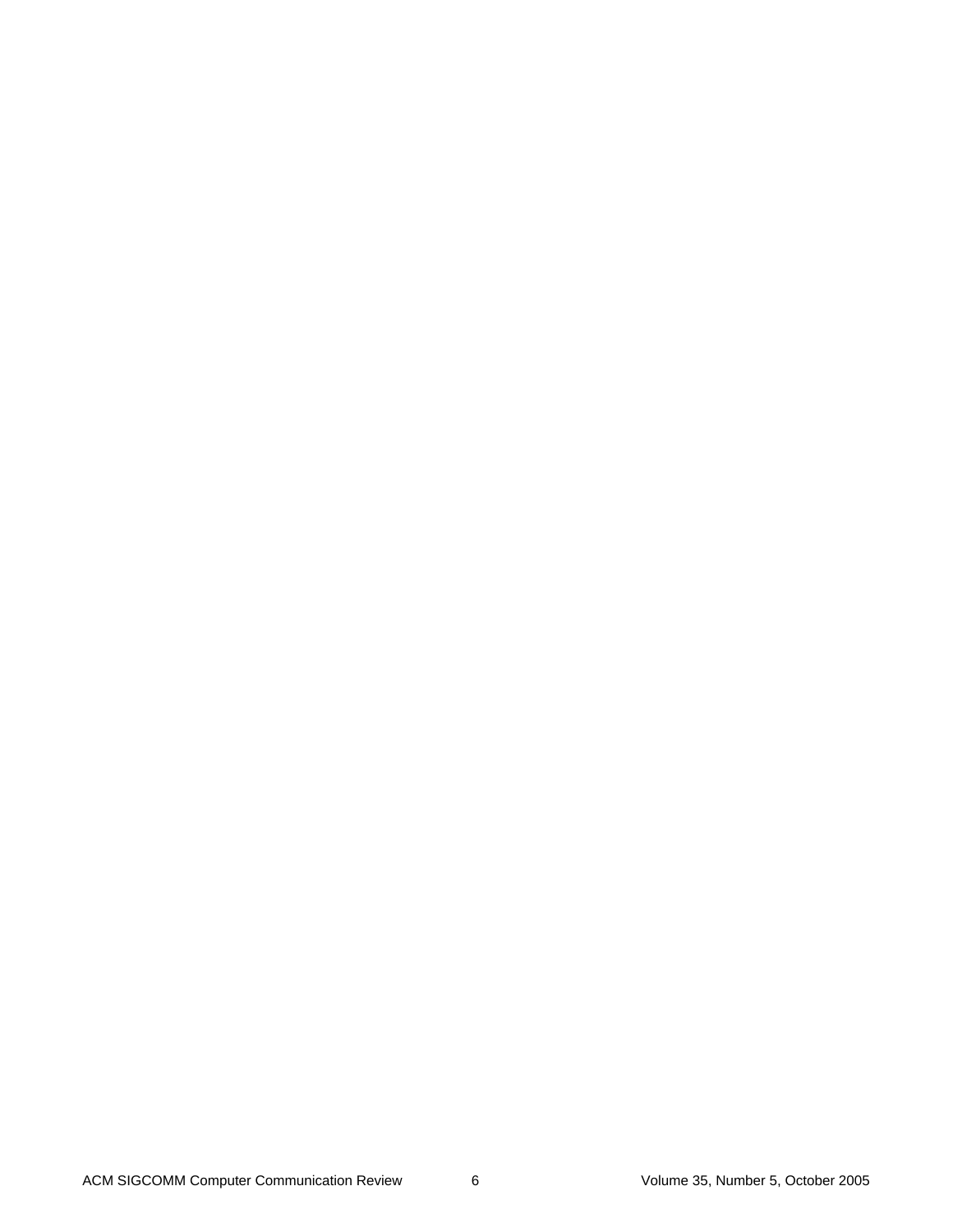# **The Main Name System: An Exercise in Centralized Computing**

Tim Deegan University of Cambridge Computer Laboratory 15 JJ Thomson Avenue, Cambridge CB3 0FD, U.K.

Jon Crowcroft University of Cambridge Computer Laboratory 15 JJ Thomson Avenue, Cambridge CB3 0FD, U.K.

Andrew Warfield University of Cambridge Computer Laboratory 15 JJ Thomson Avenue, Cambridge CB3 0FD, U.K.

# **ABSTRACT**

Naming is a critical component of the internet architecture, and one whose complexity is often overlooked. As a global system, the DNS must satisfy millions of requests per second, while allowing distributed, delegated administration and maintenance. In this paper, we consider the design of the DNS and the widely distributed manner in which DNS records are published. We propose that the robustness and performance of the existing DNS could be dramatically improved by moving towards a centralized architecture while maintaining the existing client interface and delegated administration.

# **Categories and Subject Descriptors**

C.2.4 [Computer-Communication Networks]: Distributed Systems

# **General Terms**

Design, Reliability, Performance

# **Keywords**

DNS

# **1. WHY IS THE DNS DISTRIBUTED?**

The domain name system (DNS) was designed as a replacement for the HOSTS.TXT file  $-$  a centrally administered list of all known machines. This database was, in a sense, distributed: every host would download a copy of the master file from an FTP server and use that copy for lookups locally.

As the internet grew, and organizations moved from timesharing computers to networks of workstations, it was felt that both the administrative effort required to keep the HOSTS.TXT file up to date and the load on the FTP server would become too great; the hierarchical design of the DNS was intended to solve both of these problems [1]. The namespace was partitioned into administrative regions, and each organization was made responsible for providing redundant servers to publish its own section of the namespace.

The DNS was deliberately built as a simple name resolution system. Features available in directory services like X.500 [2] (e.g., searching, dynamic updates and authentication) were not included, in the hope that a simpler service would be easier to implement and therefore be widely and quickly adopted [3]. Some of these services have later been added [4–6].

As the DNS scaled to more and more domains, the tie between administrative delegation points and the distribution of the database has remained. The result is that far more nameservers are in existence than are needed for the task of publishing the database, and the benefit of having many servers is reduced by each server's publishing only the subset of the namespace that its owners and operators have administrative authority over. There are approximately 233 million hosts on the internet [7] and approximately 1.3 million authoritative nameservers listed in the .COM, .NET and .ORG zone files. However, delegation records necessary for access to any name in the DNS are published by fewer than one hundred of them<sup>1</sup> and a client must talk to at least two servers to look up a new name (e.g., for the first page on a new website).

These problems could be solved by decoupling the distribution of DNS data from the hierarchy of authority [8–10]. So long as the delegation of authority to publish records is not altered, the mechanism used to publish them could be replaced by any system with suitable characteristics. Specifically, the publication mechanism does not need to be distributed as a matter of principle — robustness, reachability and capacity are the main requirements of the DNS, and distribution is only necessary in so far as it helps us achieve these goals.

In this paper we propose the idea of re-centralizing the publication mechanism of the DNS: replacing more than a million servers with a single centralized database, served by a small number of well-provisioned and well-placed servers, and all but eliminating the link between domain ownership and domain publication.

We will first discuss some of the difficulties that motivate such a change, and some proposed alternatives, before considering what a centralized DNS would look like and how much work it would need to do.

<sup>&</sup>lt;sup>1</sup>There are only 13 "root" servers listed in the DNS, but several of those servers are further distributed among different sites. There are root servers at 62 locations at the time of writing, and more are planned.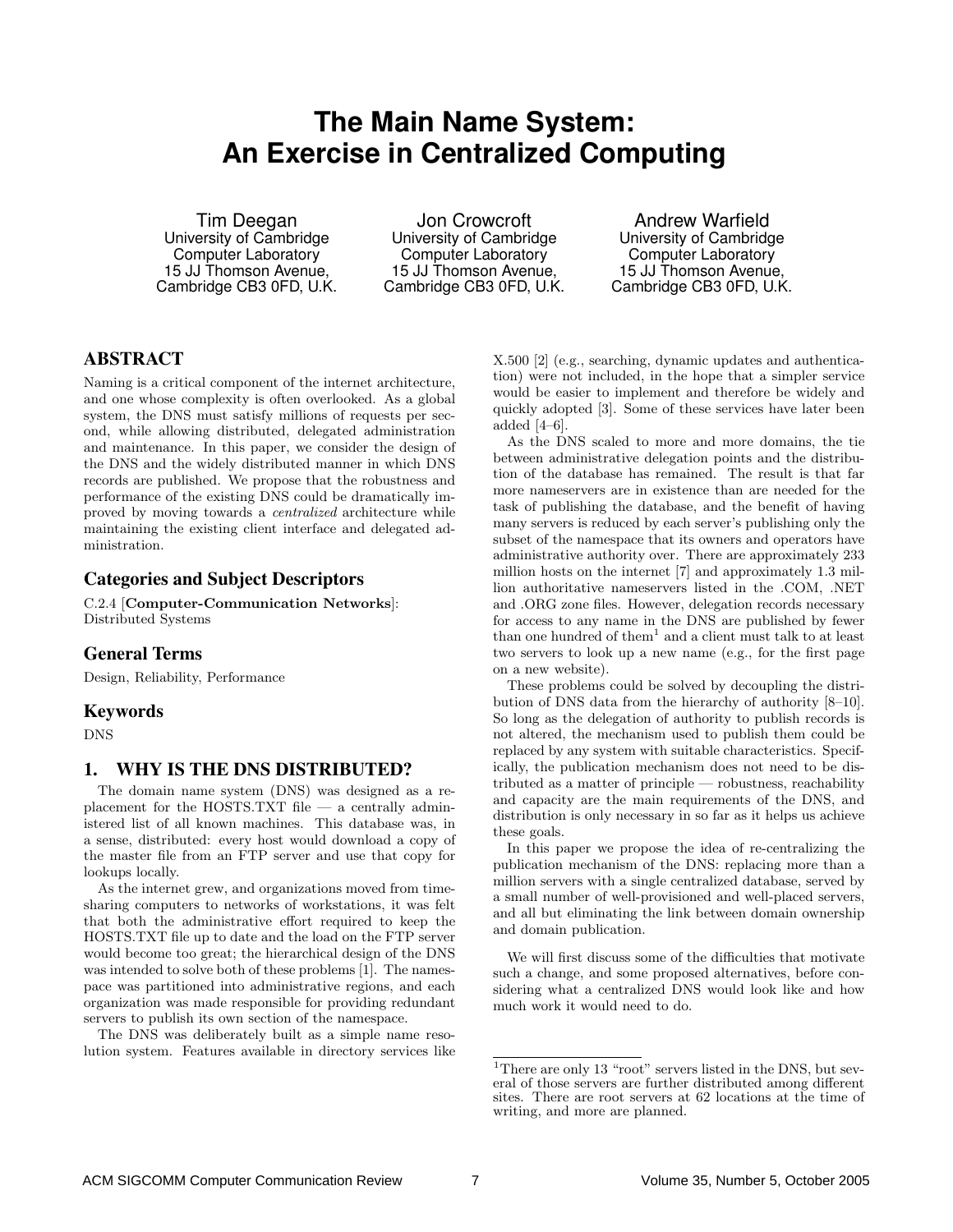# **2. WHAT'S WRONG WITH IT?**

Common complaints about the DNS include:

## **2.1 Lookup latency**

Resolving names in the DNS can take long enough to cause noticeable delays in interactive applications [11, 12]. Reasons suggested for this include the number of servers that a resolver needs to talk to, the long timeouts in resolvers and stubs when errors are encountered [13], and underprovisioned resolvers and access links. Generally, the top-level domain (TLD) servers can be expected to be well placed and geographically diverse; leaf nodes are often not so lucky. Having fewer (and better-positioned) servers involved in the resolution process would be an improvement. Caching in resolvers helps with this, but due to the heavy-tailed lookup distribution, it can only go so far.

# **2.2 Update latency**

The latency of updates in the DNS is governed by the time-to-live (TTL) field of the record being updated. For planned updates, the TTL can be reduced in advance, allowing a speedy propagation of the update in exchange for briefly increased traffic. For unplanned updates (e.g., in response to an outage or attack) the old record may remain in caches until its TTL expires.

This timeout-based caching mechanism is not a good fit with the patterns of change in the data served. Many DNS records are stable over months, but have TTLs of a few hours. At this timescale the TTL is effectively an indicator of how quickly updates should propagate through the network, but it is used by caches as if it were an indicator of how soon the record is likely to change. This generates unnecessary queries, and indicates that a "push" mechanism for updates would be more appropriate for these parts of the DNS. Jung et al. [14] show that, based on TCP connections seen in traces, 80% of the effectiveness of TTL-based caching is gained with TTLs of only 15 minutes, even though the data may be static for much longer than that.

#### **2.3 Administrative complexity**

Administering a DNS zone is a complex task, with the potential to cause serious performance problems. Even a properly-formed zone can cause problems for its owners, and for other DNS users, if the delegation from the parent zone is not properly handled. The most common delegation errors are caused by a lack of communication between the zone's administrators, their ISPs, and the administrators of the parent zone. 15% of forward zone delegations from TLDs are "lame" in at least one server [15] (i.e., a server which does not serve the zone is announced as doing so by the parent zone). Servers publishing out-of-date zone data after a zone has been redelegated away from them also cause problems. Circular glue dependencies, which cause delays in resolving the zone from a cold cache and reduce the number of useful servers available [16], affect about 5% of zones [15]. These errors are directly connected to the way the DNS is distributed along administrative boundaries.

In addition to the risks involved in preparing the contents of a zone, the software used on nameservers is complicated and requires some expertise to properly configure, secure and maintain. This expertise is not in evidence at all nameservers [17].

Misconfigurations at clients and resolvers can cause problems too: they are responsible for a large fraction of the load on the root servers [18, 19]. This has been a problem with the DNS for some time [3] and, despite efforts to educate administrators, the situation is not improving.

#### **2.4 Vulnerability to denial of service**

Redundancy is built by replication of data, but this happens multiple times per name — an organization must rely not only on its own nameservers being operational, but also on the nameservers for every level above it in the hierarchy. Again, this is caused by the distribution model.

There have been distributed denial-of-service attacks on the root and TLD servers in the past. Some of them have been successful in causing delays and losses [20], although anecdotal evidence suggests that to date, human error has been much more effective than malice at causing outages at the upper levels of the DNS, and care is taken in deploying root servers that they can survive large spikes in load [21]. Lower-level zones, which typically do not have the same levels of funding and expertise available to them, are more vulnerable to attack. Many zones are served by two nameservers that are on the same LAN, or even the same machine [15], although the standard requires each zone to have redundant servers.

#### **2.5 Lack of authentication**

The current DNS relies almost entirely on IP addresses to authenticate responses: any attacker capable of intercepting traffic between a client and a server can inject false information. Mechanisms have been developed to use shared-key and public-key cryptography to provide stronger authentication of replies [4, 5], although they are not yet widely deployed for client-server queries.

Any proposed replacement or upgrade of the DNS should address as many of these problems as possible, while avoiding the introduction of new ones. Next, we consider some possible improvements in the light of these criteria.

# **3. CURES, TONICS AND ELIXIRS**

We will now look at some possible changes to the architecture of the DNS. They mostly address the first four problems from the previous section; authentication of records is being addressed by the DNSSEC community and is largely unaffected by these proposals.

## **3.1 Replicating the entire DNS**

Kangasharju and Ross [8] advocate replacing per-zone "secondary" authoritative nameservers with a set of replica servers, each holding a full copy of the DNS. Each server would be responsible for managing updates to a subset of the zones in the DNS: it would receive updates for its zones from their "primary" servers and propagate them to the other replicas via multicast or satellite channels. Lookup latency is improved: clients only need to talk to their local replica. Update latency is impaired because updates must wait their turn on the replication channel (although unplanned updates may be faster because the system allows shorter TTLs). Replicating the full DNS at every server makes it easier to find, if not to avoid, administrative errors. They give no particular attention to denial-of-service attacks, and retain the current IP-based authentication mechanism.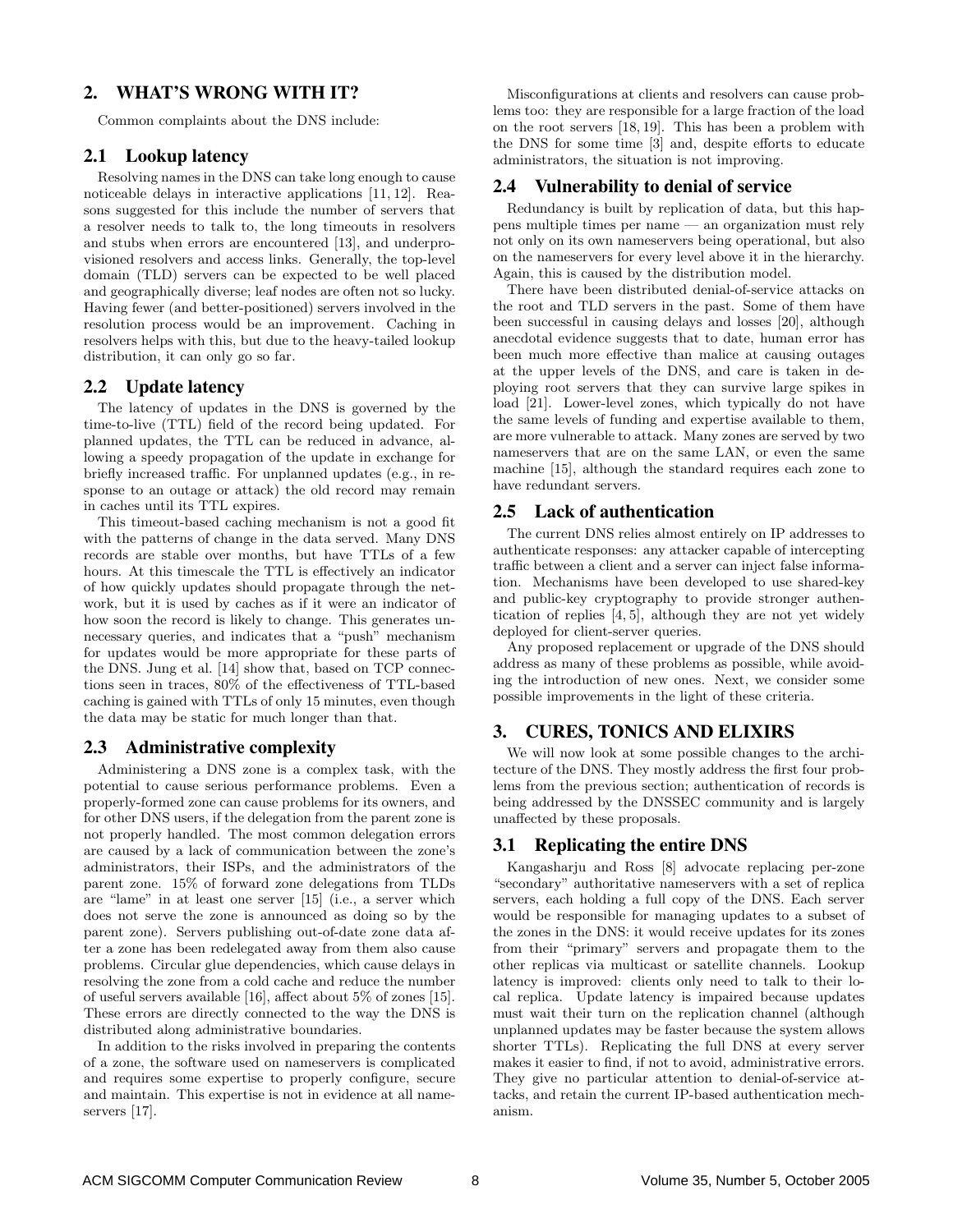#### **3.2 A single central service**

The entire DNS could be brought into a single database, eliminating the current wide distribution. This is in spirit a return to the central HOSTS.TXT file, but without the administrative overhead; all naming data would be gathered together and redistributed. Authority to change naming data would remain with the zone administrators. Read latency is improved because all authoritative records now come from well-placed, well-provisioned servers, and client queries are always answered immediately without deferring them to other servers: this reduces the number of network links and servers where failure or congestion would cause long delays to a lookup. Update latency is slightly increased, as with Kangasharju and Ross's scheme, because updates must be handled by the central service. Administrative complexity is reduced, because the delegation-related pitfalls can be entirely removed, and each zone's administrator now only configures client software for submitting updates, not server software. The database is less vulnerable to denialof-service attacks (providing it can be provisioned properly) because there are fewer points of failure to defend: many of the DNS's vulnerable points are removed. The nameservice would have to be eliminated entirely by an attacker who wished to deny service to a particular record or zone. The authentication of records is the same as the current IP-based scheme. This is the solution we propose in this paper.

# **3.3 A distributed hash table (DHT)**

The DNS could be served from a distributed hash table [9, 10]: servers would be organized in a peer-to-peer network, routing client requests to a server which holds the relevant data. The load is shared between many relatively lightweight servers, and new servers can be added as needed. Robustness is provided by replication and overlay routing. Administrative complexity is reduced for the domain owners, who only have to inject their data into the DHT, and not run their own servers. Using a DHT gives a marked increase in read latency, as requests must travel  $O(\log n)$  hops between servers in an *n*-server DHT. Replicating popular (frequently-read) records more widely through the DHT counteracts this by reducing the average latency of lookups [10, 22]. Less popular data are left with longer read times — but less popular data are also less likely to be in a client's cache so have more need of low-latency service. Update latency is higher for more popular records, because the extra replicas must be reached. Unplanned updates could made faster by replacing TTL-based caching with the caching provided by the underlying DHT.

#### **3.4 A different caching scheme**

Changing the caching rules and keeping the hierarchy of authoritative servers would provide some benefit. If local caches were allowed to keep records after they had expired, they could serve the stale data to clients immediately when a request arrived, and then asynchronously refresh the records. This would reduce the client-perceived latency at the cost of introducing about 1-2% error rate in those queries where stale cache entries are used [23]. It would increase the latency of updates, of course, and slightly decrease the effectiveness of denial-of-service attacks. This scheme would require changes to the client side, but would be easy to roll out incrementally.



Figure 1: The current DNS

#### **3.5 Replacing the DNS entirely**

Building a new nameservice from scratch would allow a lot of freedom to design a service that is suited to the needs of the DNS's users. Unfortunately, the DNS is too far entwined in the software at every point on the internet to hope to extract it now. Any plausible strategy will have to interoperate cleanly with the clients of the current DNS.

Any one of these options could provide an improvement over the current DNS, although we have not addressed the difficulties of implementation yet. In the next section, we discuss the most attractive option, if possibly the hardest to engineer: the central service.

# **4. RECENTRALIZING**

A centralized DNS would merge all the data that are currently spread among the many servers into one coherent database, which would be queried by caches just as the authoritative servers are now. The centralized service could be made available from the same IP addresses that the root zone is served from at the moment: thus, no changes would be necessary to client software. The database would be replicated at a small number of geographically distributed sites to provide availability and fault-tolerance. Updates would be received at any of these sites, authenticated and distributed among replicas, using a voting protocol such as the Paxon Parliament protocol [24] or UFP [25] to ensure consistency without requiring all sites to be working and reachable simultaneously. This would effectively replace the distributed lookup mechanism of the DNS (Figure 1) with a content distribution network and a very simple lookup (Figure 2).

The service must be available and responsive even in times of attack and failure. This is the main reason for distribution and replication, and must be balanced against the update latency incurred. It must, of course, also be scaleable — a single server capable of handling the total load on the DNS today would be very impressive — but wide-area replication is not the only solution to that. We suggest that replica-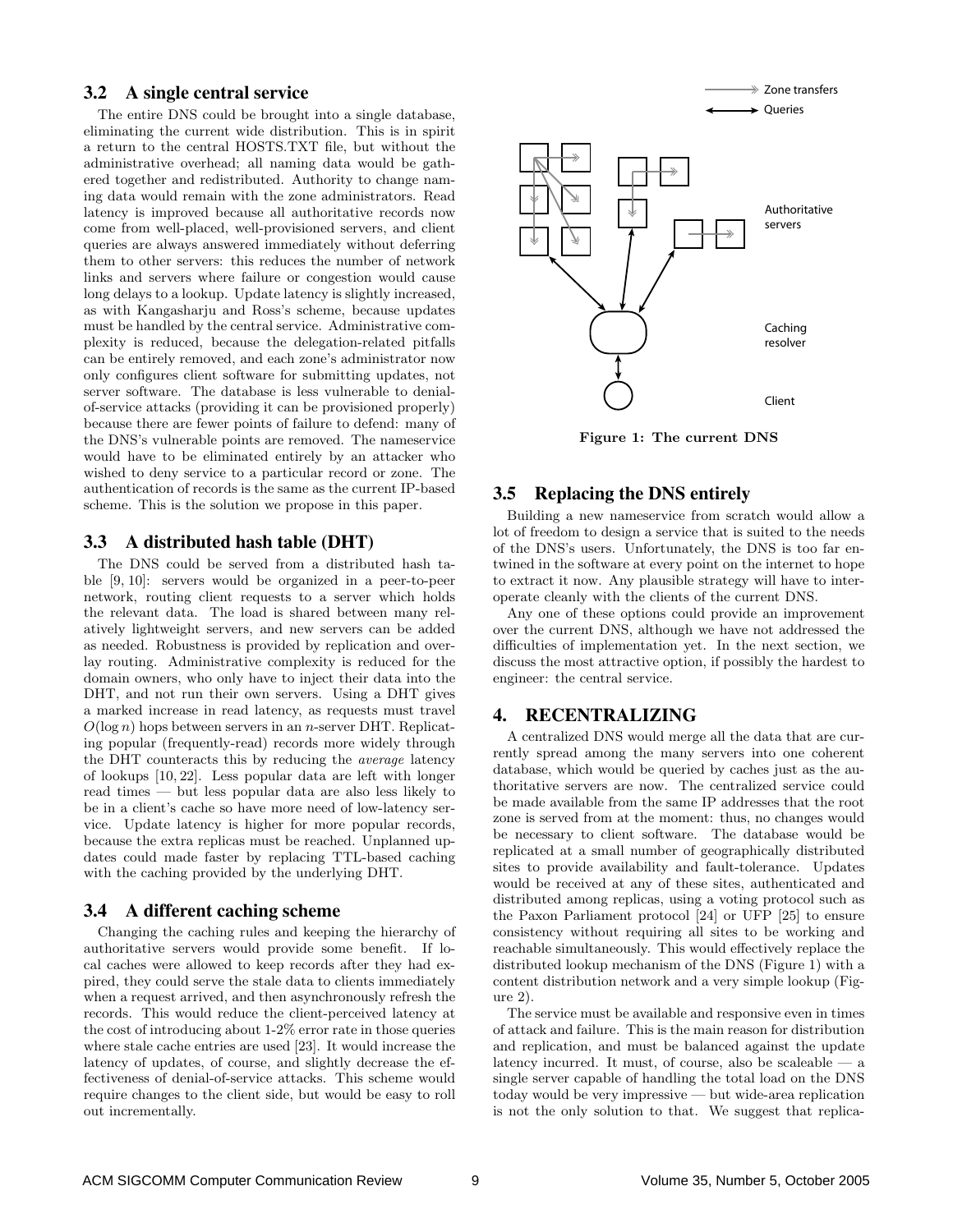

Figure 2: A centralised service

tion to fewer than one hundred sites should suffice. This would be similar to the current root servers or TLD servers for large TLDs, and would give similar levels of protection against denial-of-service attacks against the entire system, while giving much better protection to individual zones.

A distributed denial of service attack against such a system would be comparable to an attack on the gTLDs, and have a similar effect – flooding network links badly enough to cause collateral problems in many other systems as well as causing widespread failure of name resolution. For larger scale replication, a two-class infrastructure would allow more copies while avoiding excessive update latency [25].

Instead of running one or more nameservers, a zone administrator would submit updates to the central service, which would verify that the changes were consistent and authorized before publishing the new records. By removing server delegations (but not the delegation of authority) the administrative pitfalls associated with them are eliminated. Other problematic areas (e.g., aliasing, and the matching of forward and reverse mappings) would be made easier by the availability of the entire DNS at upload time, supporting automatic detection of many configuration errors.

We will now discuss the benefits of a centralized design in more detail, looking at some of the features which we consider to be desirable in any replacement for the DNS.

#### **4.1 Interoperability**

There are a large number of DNS clients deployed already; a scheme which required changes to client code would not be reasonable. Centralizing the DNS does not involve any changes to the protocol or to the resolution algorithm; some changes to the caching algorithm might be made possible by the centralization, but they are certainly not necessary for the success of the scheme.

The new system must retain the DNS's hierarchical delegation of authority, by accepting updates only from authoritative publishers. This does not provide the publisher with any guarantees about the behaviour of the servers, but for most organizations, which are happy to trust their secondary DNS servers and the TLD and root zone operators at the moment, this should be acceptable. Clients are left with the current IP-based scheme for the moment: there is definitely room for improvement here.

DNSSEC uses per-record digital signatures which could support this delegation of authority, but it is a complex system and global deployment is still some way off. An interim scheme using PKI for authentication and authorization of data publishers could be used for those who do not want to deploy DNSSEC in their zones.

#### **4.2 Low latency**

The latency of reads would be reduced: almost all reads would be satisfied by a single request to a fast and wellconnected server. This would not only give faster lookups under normal conditions, but also reduce the impact of network congestion and link failures because fewer links are involved. The service is intended to handle many more reads than writes, so read latency is more important than update latency. If it is distributed for reliability and reachability, a full copy of the database should be available at each site: redirecting requests between servers increases latency and decreases reliability.

The latency of planned updates (where the records being changed have very short TTLs to avoid caching old versions) would be slightly increased: updates must be handled by the central service instead of by the domain owner's machines. So long as this latency increase is no more than a few minutes, it is an acceptable price to pay for fast reads and high availability. Luckily, naming data are largely static: the typical DNS entry is static over a timescale of months [26]. Also, updates are relatively tolerant of delay – a few seconds would not be noticed, and a few minutes would be entirely acceptable for almost all DNS updates. Commercial secondary DNS services often limit the batching interval for updates to much longer than that.

Update latency scales poorly with the number of copies of each record that must be reached; because we want to have all records available from all sites, this is a limiting factor on how many sites we can have.

The latency of unplanned updates can only be countered by a change in the TTL-based caching mechanism: eliminating it altogether would require changes in too many client systems, but a fast and highly available service might lessen the need for long TTLs. (For example, TTLs of no more than 15 minutes could be used, as mentioned in Section 2.) More ambitious schemes, allowing caches to keep closer coherence with the central servers, can be imagined, though their feasibility would depend on the rate of updates.

# **4.3 Simplicity**

The system should be as simple as possible, both to configure and to implement. We agree with the designers of the DNS that a simple system is more likely to be widely (and correctly) implemented and deployed.

The design of the system can be described by two interfaces: one describing how records are submitted to the service for publication (probably based largely on the standard zone file format); and one describing the distribution of updates between sites. In order to encourage multiple implementations, a third interface can be drawn between the servers that maintain consistency of the data between sites and the servers that publish the data.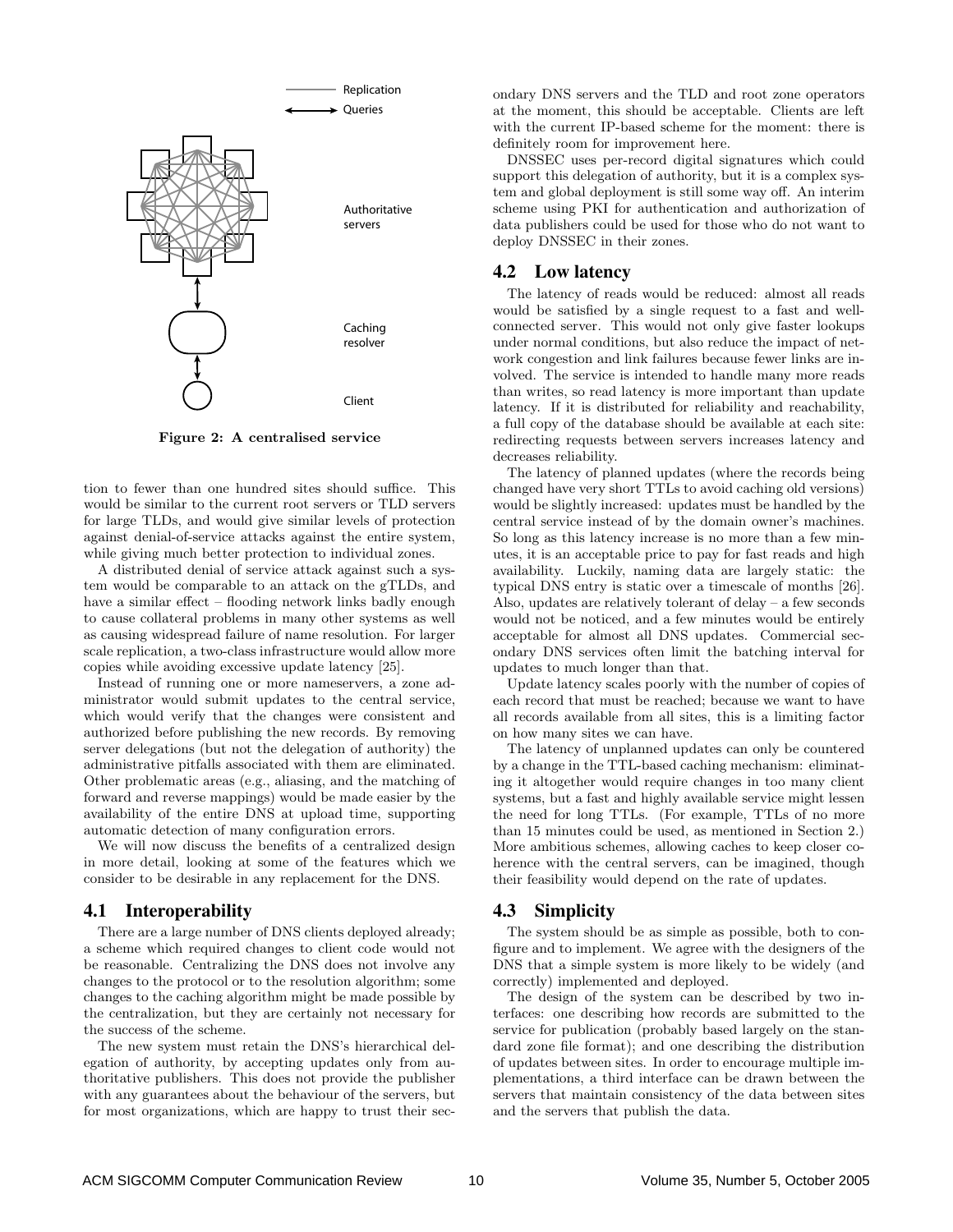# **4.4 Flexibility**

Under the current delegation scheme, zone administrators can choose to implement new and interesting policies which are not part of the original design of the DNS. In some content distribution networks (CDNs) the DNS response is tailored based on the source of the query, in the hope that this will direct a client to a nearby server. Although this is not a particularly good method of choosing a server in a CDN [27,28], it is commonly enough used that a replacement scheme should be able to cope with it. Another common requirement is on-the-fly generation of records, often used for reverse DNS. This sort of functionality could be provided in a centralized DNS by allowing table lookups and simple regular-expression rules.

For more exotic requirements, some zones could be delegated to their own servers using "NS" records as usual, with the associated costs (increased latency, cost of equipment, additional points of failure) to the zone owner. Alternatively, providing a fully programmable extension along the lines of Active Names [29] would allow zone owners to customize their own records' behaviour without excluding them from the centralized scheme, but this conflicts with the goals of simplicity and low latency: it would require more powerful servers, as well as mechanisms for resource partitioning, scheduling and sandboxing.

Future changes to the DNS would of course be easier to roll out on a centralized service managed by a small number of organizations than across more than a million independently-administered servers.

## **4.5 Upgrade path**

An important practical question is how the service would be rolled out and paid for. One possible scenario is this: a group of TLD operators co-operate to build the service, and use it first to publish their own zone files. A co-operative venture of this kind would be an opportunity to reduce running costs, and also to offer a new service to zone owners — migrating your zone to the same servers as its parent would give faster resolution, and there is already a market for highly available and well-placed nameservice [30]. Once the service is established, more customers (leaf nodes and TLDs) could be solicited. The operating costs would come from the yearly fees already paid for domain registration and DNS hosting, and the control of the system would be in the hands of the TLD operators (who are, we hope, trustworthy, and if not are already in a position to do great damage to their clients).

#### **5. CHARACTERIZING THE LOAD**

Informed decisions about the degree of replication needed cannot be taken without detailed information on the workload: the amount and type of data present, the request patterns, the rate of change, etc. This is not given clearly in existing work; it would be a worthwhile exercise just to produce a plausible and detailed set of requirements for any DNS-replacement scheme. There has been detailed analysis of traffic at the root servers [18,31] and of the distribution of DNS requests in captured traffic [14], but work remains to be done, particularly in characterizing the update patterns. We are forced at the moment to make informed estimates based on the limited information that is available.

Each root server handles about 4000–8000 queries per second [19, 32], so at a rough estimate the total load across



Figure 3: Changes to .IE RRsets over time.

the root servers is of the order of 100,000 queries per second.<sup>2</sup> The load at the gtld-servers, which serve .COM and .NET, is about the same. The total load across all authoritative servers is harder to estimate; in 1992, 1/3 of long-range DNS queries were to the root servers [33], but that number will certainly have changed, not least because the generic top-level domains (gTLDs) are now served from their own servers.

In June and July of 2004, we gathered data on the contents of the DNS by recursively requesting zone transfers of all zones under some common gTLDs. We found that 23.4% of zones had at least one server which allowed AXFR requests, giving us something over 8 million zones. Similar data for 90 European country-code top-level domains (ccTLDs) were provided by the RIPE NCC, from their regional hostcount project [34]. The RIPE hostcount is an established project, and major ISPs have been lobbied to allow zone transfers to RIPE's local collection points: they successfully transferred 50.1% of zones (a little over 10 million) from 90 ccTLDs in April 2004.

If these zones are representative of the DNS as a whole, we can calculate that the gTLDs contain about 17GB of data, and all the RIPE-area ccTLDs about 15GB. Assuming the non-RIPE ccTLDs are as busy as the RIPE ones, that makes about 55GB of forward data. Reverse-DNS entries for 233 million hosts should fit comfortably in another 10GB.

Therefore it should be possible to build a single server which holds the entire DNS in RAM, and certainly it is possible to hold it on disk. A single server running BIND can handle 10,000 queries per second; NSD can handle 15,000, and some commercial offerings claim even higher throughput. With clustering and load-balancing, very high query rates could be handled; between 60 or 70 sites, a load of a few million queries per second is not unmanageable.

The update traffic is also hard to characterize, and very little has been published about it. Figure 3 shows the change history of the RRsets seen under the .IE TLD by the RIPE recursive-transfer tool. For each month it gives the percentage of all RRsets that were updated (including being created or deleted). It shows that the majority of records seen by the RIPE probe stay the same over a timescale of several months.

 $2^2$ Up to 70% of those queries are repeat queries caused by misconfigured clients, caches, firewalls and routers.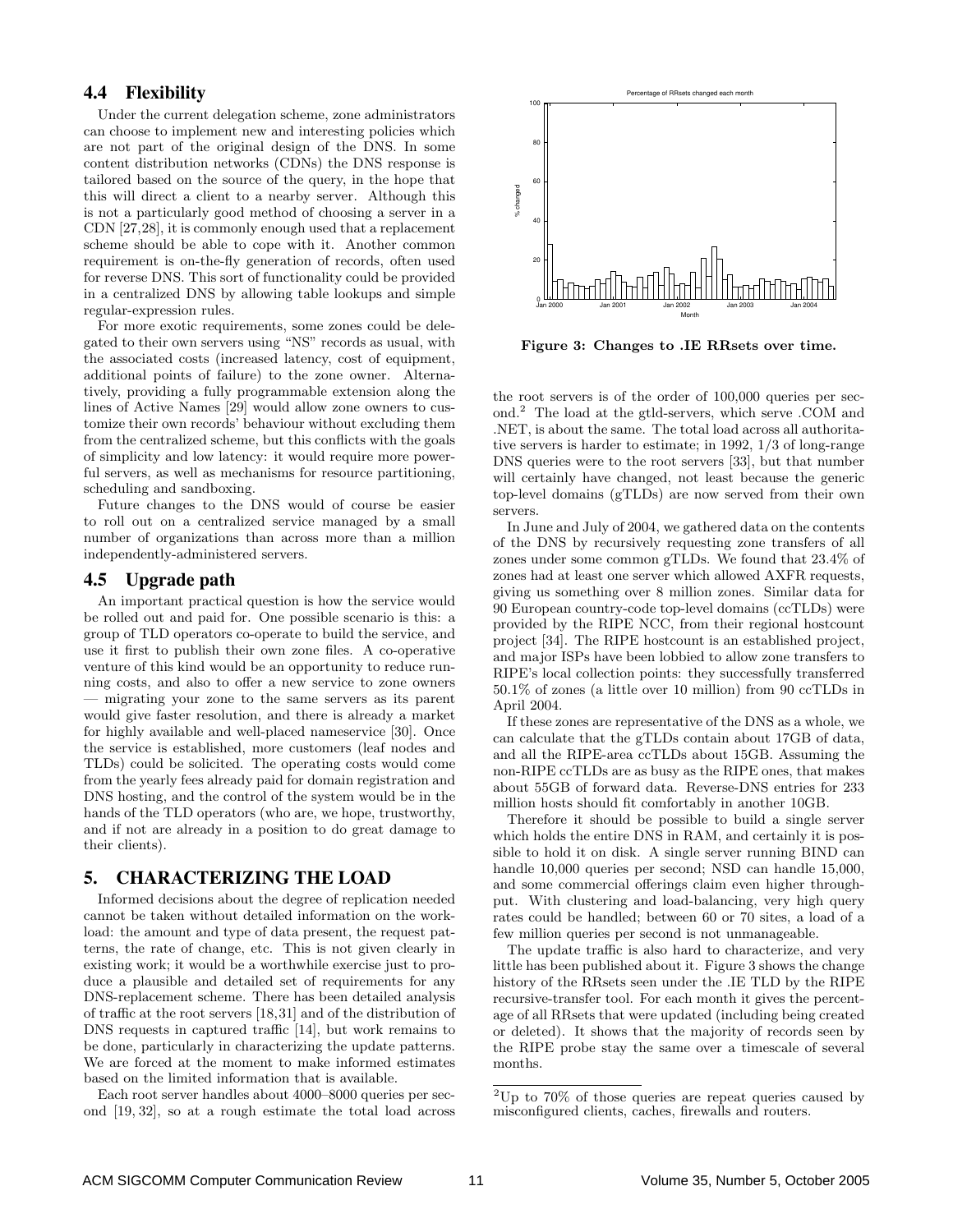This graph does not include reverse zones or those dynamic zones which do not allow zone transfers: the RIPE probe sees about half of the forward zones under .IE. Also it does not show, for the RRsets that do change, how often they change over a month. A more fine-grained survey of the RRset rate of change is being undertaken to fill in some of these gaps. In general, a lot of work remains to be done to produce a full description of the load on the DNS.

## **6. CONCLUSION**

We have considered a number of common problems with the DNS, and some of the possible solutions. The particular solution we propose is to remove the unnecessary and inefficient distribution and recentralize the publication of data in the DNS.

The wide distribution of the current DNS does not provide the resilience to attack or fast response which might be hoped for from a distributed system; rather it introduces higher latency and multiple points of failure in the resolution of any name.

We have highlighted the lack of knowledge about the contents and functioning of the current DNS: designing any replacement for such a large and vital piece of internet infrastructure requires a much more detailed specification of the requirements than is currently available. However, we argue from some initial estimates that it is not infeasible to build such a system, and that it is worthwhile trying to specify it in more detail.

Some other problems remain to be solved. What would the incentives be for competition and diversity in a centralized DNS? Could a market in data management be built on top of a uniform underlying database? Most importantly, is it reasonable to construct a single, centralized DNS given the load that the system must support? We believe that these issues are all not only interesting, but entirely tractable research issues, and look forward to exploring them in greater depth.

#### **7. ACKNOWLEDGMENTS**

The authors would like to thank the RIPE NCC and HEAnet for providing the output of their hostcount probes.

#### **8. REFERENCES**

- [1] P. V. Mockapetris. Domain names concepts and facilities. RFC 1034, November 1987.
- [2] Open Systems Interconnection The Directory. Number X.500–586 in ITU–T Recommendations. ITU, 2001. (Also ISO/IEC Standard 9594:2001).
- [3] Paul V. Mockapetris and Kevin J. Dunlap. Development of the domain name system. In Proc. ACM SIGCOMM 1988, pages 123–133, August 1988.
- [4] D. Eastlake. Domain name system security extensions. RFC 2535, March 1999.
- [5] P. Vixie, O. Gudmundsson, D. Eastlake 3rd, and B. Wellington. Secret key transaction authentication for DNS (TSIG). RFC 2845, May 2000.
- [6] P. Vixie, S. Thomson, Y. Rekhter, and J. Bound. Dynamic updates in the domain name system (DNS UPDATE). RFC 2136, April 1997.
- [7] Internet Systems Consortium. Internet Domain Survey. http://www.isc.org/ops/ds/.
- [8] Jussi Kangasharju and Keith W. Ross. A replicated architecture for the domain name system. In Proc. 19th IEEE INFOCOM, volume 2, pages 660–669, March 2000.
- [9] Russ Cox, Athicha Muthitacharoen, and Robert T. Morris. Serving DNS using a peer-to-peer lookup service. In Proc. 1st IPTPS, volume 2429 of LNCS, pages 155–165, March 2002.
- [10] Venugopalan Ramasubramanian and Emin Gun Sirer. The design and implementation of a next generation name service for the internet. In Proc. ACM SIGCOMM 2004, August 2004.
- [11] Md Ahsan Habib and Marc Abrams. Analysis of sources of latency in downloading web pages. In Proc. 5th WebNet, October 2000.
- [12] Edith Cohen and Haim Kaplan. Prefetching the means for document transfer: A new approach for reducing web latency. In Proc. 19th IEEE INFOCOM, volume 2, pages 854–863, March 2000.
- [13] KyoungSoo Park, Vivek S. Pai, Larry Peterson, and Zhe Wang. CoDNS: Improving DNS performance and reliability via cooperative lookups. In Proc. 6th OSDI, pages 199–214, December 2004.
- [14] Jaeyeon Jung, Emil Sit, Hari Balakrishnan, and Robert Morris. DNS performance and the effectiveness of caching. In Proc. 1st IMW, pages 55–67, November 2001.
- [15] Vasileios Pappas, Zhiguo Xu, Songwu Lu, Daniel Massey, Andreas Terzis, and Lixia Zhang. Impact of configuration errors on DNS robustness. In Proc. ACM SIGCOMM 2004, August 2004.
- [16] D. J. Bernstein. Notes on the Domain Name System. http://cr.yp.to/djbdns/notes.html.
- [17] Men & Mice. *BIND DNS Surveys.* http://www.menandmice.com/6000/ 6200 bind research.html.
- [18] Duane Wessels and Marina Fomenkov. Wow, that's a lot of packets. In Proc. 4th PAM, April 2003.
- [19] Duane Wessels. Is your caching resolver polluting the internet? In Proc. ACM SIGCOMM 2004, August 2004.
- [20] Paul Vixie, Gerry Sneeringer, and Mark Schleifer. Events of 21–Oct–2002. http://d.root-servers.org/october21.txt.
- [21] R. Bush, D. Karrenberg, M. Kosters, and R. Plzak. Root name server operational requirements. RFC 2870, June 2000.
- [22] Marvin Theimer and Michael B. Jones. Overlook: Scalable name service on an overlay network. In Proc. 22nd ICDCS, pages 52–61, July 2002.
- [23] Edith Cohen and Haim Kaplan. Proactive caching of DNS records: Addressing a performance bottleneck. In Proc. SAINT 2001, pages 85–94, January 2001.
- [24] Leslie Lamport. The part-time parliament. Digital SRC Research report 49, September 1989.
- [25] Chaoying Ma. Designing a universal name service. PhD thesis, University of Cambridge, 1992.
- [26] Richard Liston, Sridhar Srinivasan, and Ellen Zegura. Diversity in DNS performance measures. In Proc. 2nd IMW, pages 19–31, November 2002.
- [27] Jianping Pan, Y. Thomas Hou, and Bo Li. An